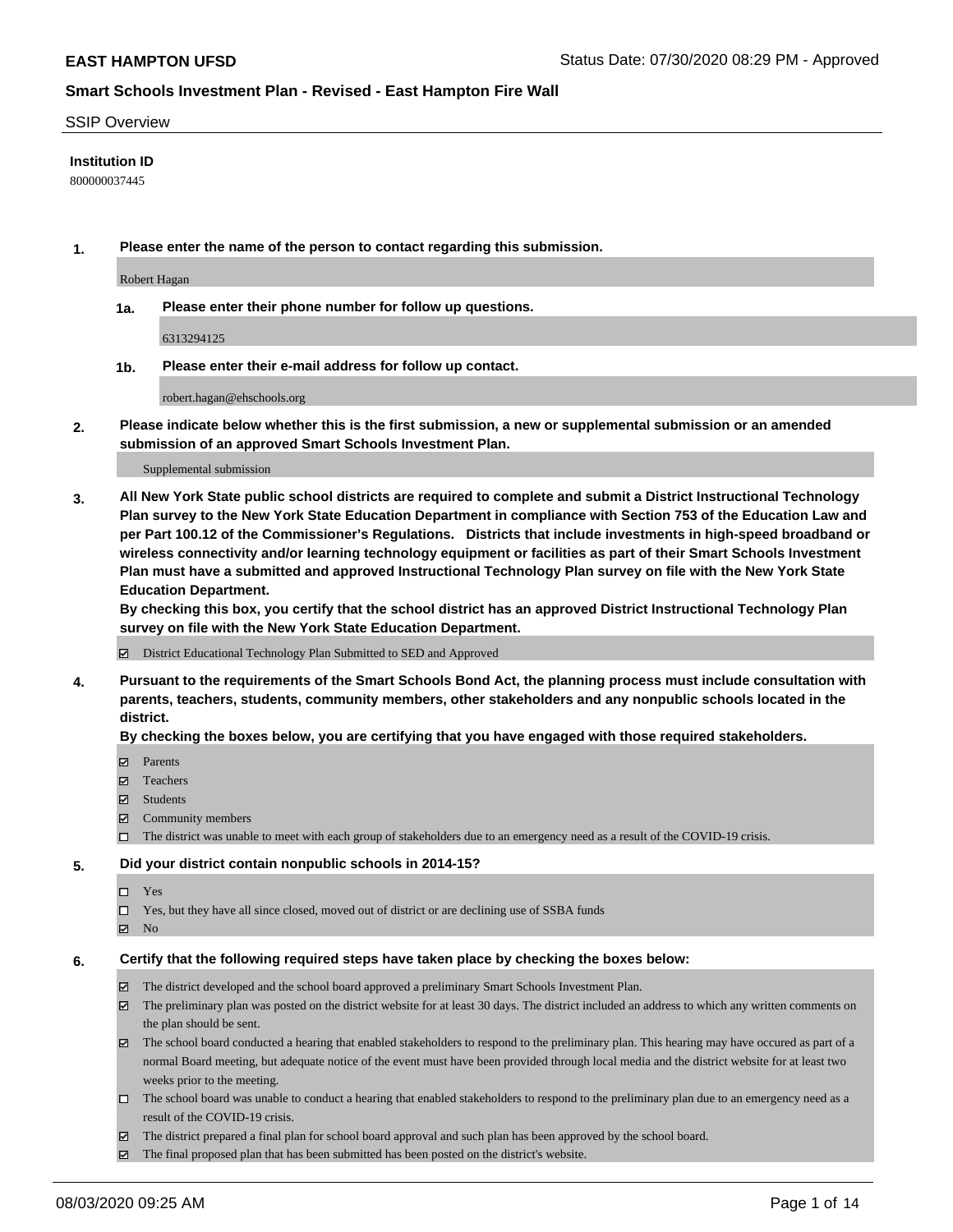SSIP Overview

**6a. Please upload the proposed Smart Schools Investment Plan (SSIP) that was posted on the district's website, along with any supporting materials. Note that this should be different than your recently submitted Educational Technology Survey. The Final SSIP, as approved by the School Board, should also be posted on the website and remain there during the course of the projects contained therein.**

SA14202 - East Hampton UFSD Cisco Firewall 2-21-19.pdf 062416\_WirelessConnectivity-revise-2.pdf 062416\_WirelessConnectivity-revise-2.pdf

**6b. Enter the webpage address where the final Smart Schools Investment Plan is posted. The Plan should remain posted for the life of the included projects.**

http://www.easthamptonschools.org/Assets/District\_Links/Investment\_Plan\_Spring\_2016(2).pdf

**7. Please enter an estimate of the total number of students and staff that will benefit from this Smart Schools Investment Plan based on the cumulative projects submitted to date.**

2,500

**8. An LEA/School District may partner with one or more other LEA/School Districts to form a consortium to pool Smart Schools Bond Act funds for a project that meets all other Smart School Bond Act requirements. Each school district participating in the consortium will need to file an approved Smart Schools Investment Plan for the project and submit a signed Memorandum of Understanding that sets forth the details of the consortium including the roles of each respective district.**

 $\Box$  The district plans to participate in a consortium to partner with other school district(s) to implement a Smart Schools project.

**9. Please enter the name and 6-digit SED Code for each LEA/School District participating in the Consortium.**

| <b>Partner LEA/District</b> | <b>ISED BEDS Code</b> |
|-----------------------------|-----------------------|
| (No Response)               | (No Response)         |

**10. Please upload a signed Memorandum of Understanding with all of the participating Consortium partners.**

(No Response)

**11. Your district's Smart Schools Bond Act Allocation is:**

\$273,186

**12. Final 2014-15 BEDS Enrollment to calculate Nonpublic Sharing Requirement**

|            | Public Enrollment | Nonpublic Enrollment | Total Enrollment | l Nonpublic Percentage |
|------------|-------------------|----------------------|------------------|------------------------|
| Enrollment | .815              |                      | 1.815.00         | 0.00                   |

**13. This table compares each category budget total, as entered in that category's page, to the total expenditures listed in the category's expenditure table. Any discrepancies between the two must be resolved before submission.**

|                                          | Sub-Allocations | <b>Expenditure Totals</b> | <b>Difference</b> |
|------------------------------------------|-----------------|---------------------------|-------------------|
| <b>School Connectivity</b>               | 30,698.09       | 30,698.09                 | 0.00              |
| Connectivity Projects for<br>Communities | 0.00            | 0.00                      | 0.00              |
| Classroom Technology                     | 0.00            | 0.00                      | 0.00              |
| Pre-Kindergarten Classrooms              | 0.00            | 0.00                      | 0.00              |
| Replace Transportable<br>Classrooms      | 0.00            | 0.00                      | 0.00              |
| <b>High-Tech Security Features</b>       | 0.00            | 0.00                      | 0.00              |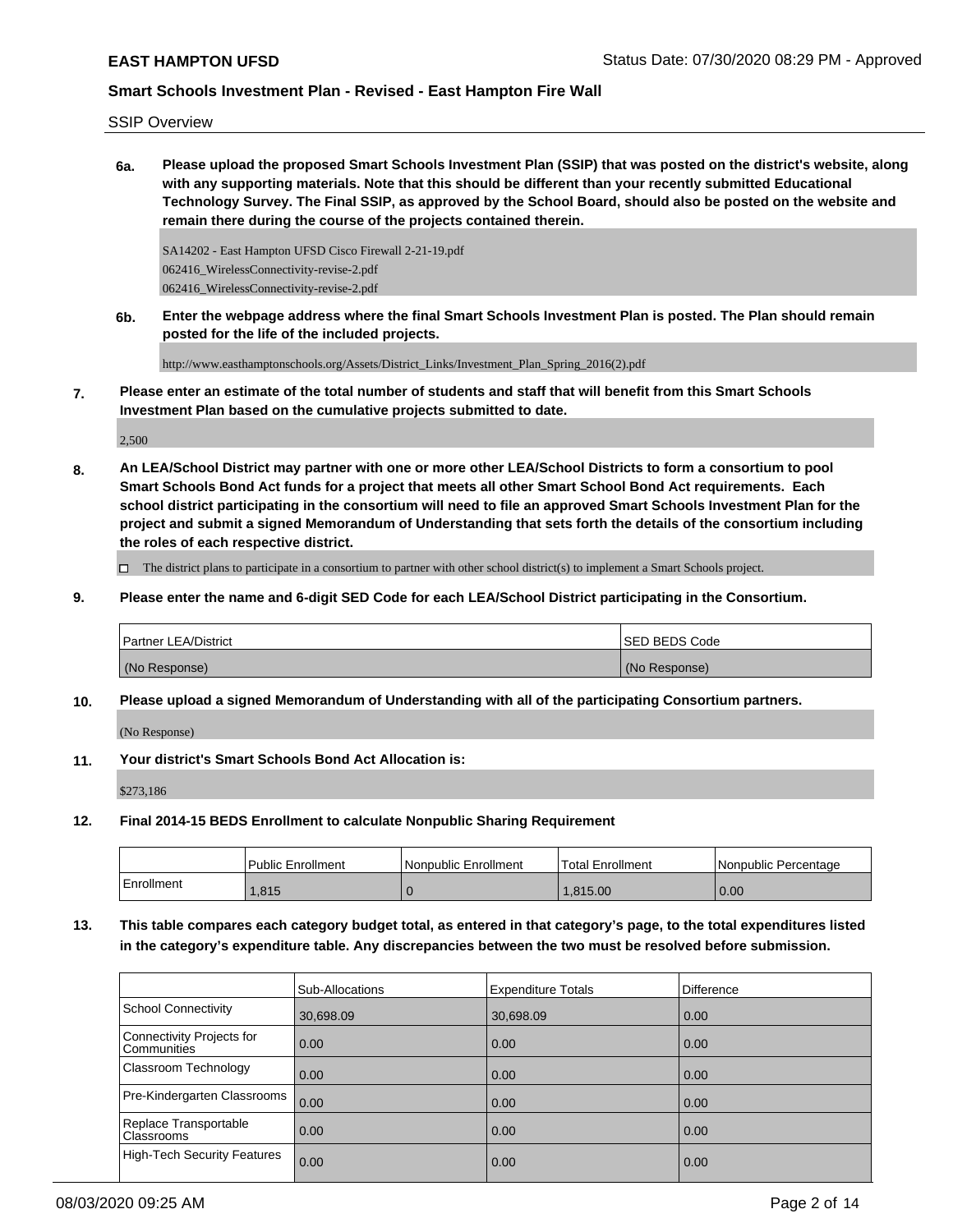SSIP Overview

|                | l Sub-Allocations | Expenditure Totals | Difference |
|----------------|-------------------|--------------------|------------|
| Nonpublic Loan | 0.00              | 0.00               | 0.00       |
| Totals:        | 30,698            | 30,698             |            |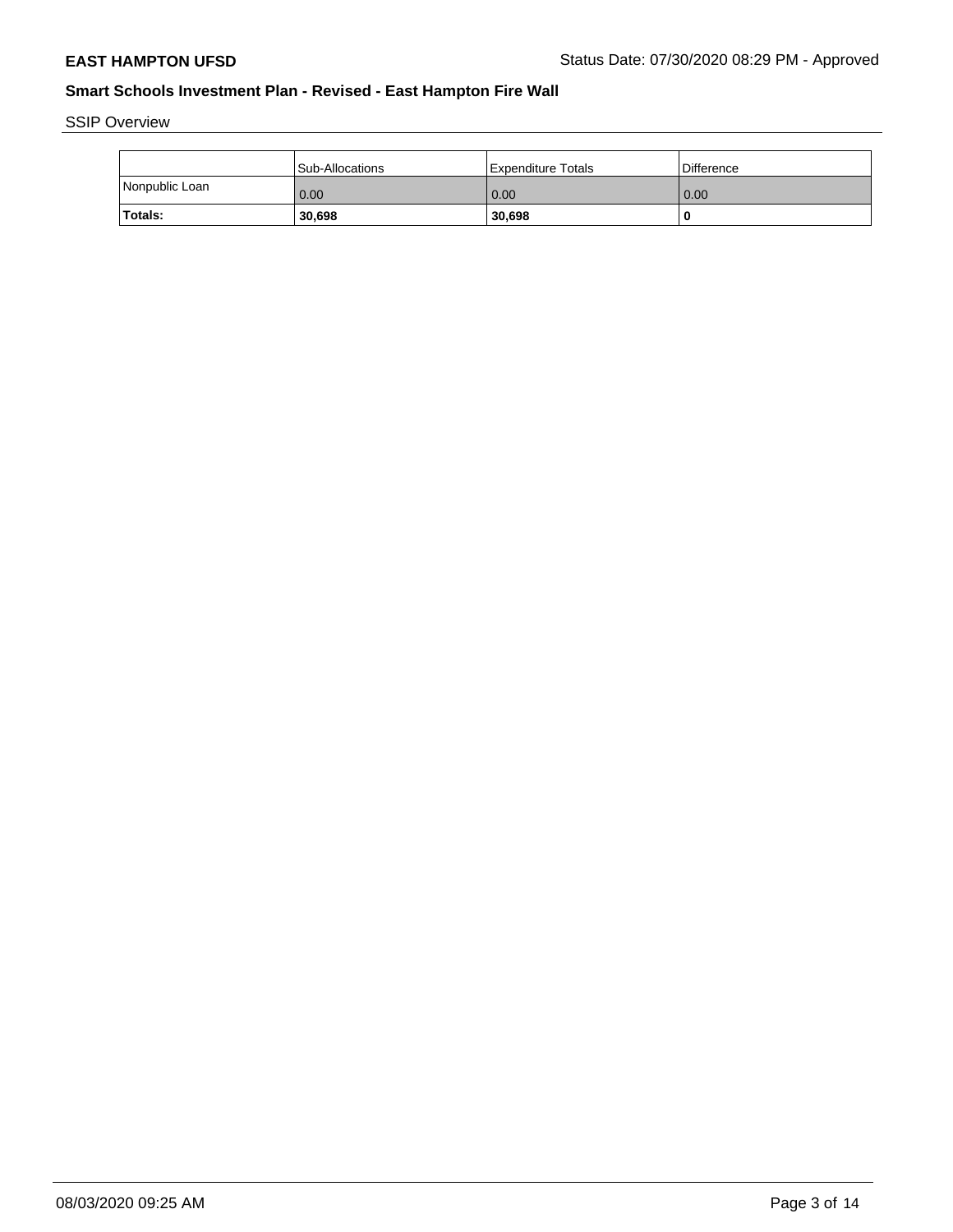School Connectivity

- **1. In order for students and faculty to receive the maximum benefit from the technology made available under the Smart Schools Bond Act, their school buildings must possess sufficient connectivity infrastructure to ensure that devices can be used during the school day. Smart Schools Investment Plans must demonstrate that:**
	- **• sufficient infrastructure that meets the Federal Communications Commission's 100 Mbps per 1,000 students standard currently exists in the buildings where new devices will be deployed, or**
	- **• is a planned use of a portion of Smart Schools Bond Act funds, or**
	- **• is under development through another funding source.**

**Smart Schools Bond Act funds used for technology infrastructure or classroom technology investments must increase the number of school buildings that meet or exceed the minimum speed standard of 100 Mbps per 1,000 students and staff within 12 months. This standard may be met on either a contracted 24/7 firm service or a "burstable" capability. If the standard is met under the burstable criteria, it must be:**

**1. Specifically codified in a service contract with a provider, and**

**2. Guaranteed to be available to all students and devices as needed, particularly during periods of high demand, such as computer-based testing (CBT) periods.**

**Please describe how your district already meets or is planning to meet this standard within 12 months of plan submission.**

In the beginning of the 2019-2020 school year we upgraded our connectivity to the Internet from 300 Mbps to 1000Mbps for our 2256 students and staff members.

- **1a. If a district believes that it will be impossible to meet this standard within 12 months, it may apply for a waiver of this requirement, as described on the Smart Schools website. The waiver must be filed and approved by SED prior to submitting this survey.**
	- $\Box$  By checking this box, you are certifying that the school district has an approved waiver of this requirement on file with the New York State Education Department.
- **2. Connectivity Speed Calculator (Required). If the district currently meets the required speed, enter "Currently Met" in the last box: Expected Date When Required Speed Will be Met.**

|                  | l Number of     | Required Speed | Current Speed in   Expected Speed | to be Attained                       | <b>Expected Date</b> |
|------------------|-----------------|----------------|-----------------------------------|--------------------------------------|----------------------|
|                  | <b>Students</b> | in Mbps        | <b>Mbps</b>                       | Within 12 Months   Speed Will be Met | l When Reauired      |
| Calculated Speed | 1.850           | 185.00         | 1000                              | 1000                                 | Currently<br>Meetsto |

**3. Describe how you intend to use Smart Schools Bond Act funds for high-speed broadband and/or wireless connectivity projects in school buildings.**

To Purchase the Threat Defense Threat Malware license and upgrade our network system.

**4. Describe the linkage between the district's District Instructional Technology Plan and how the proposed projects will improve teaching and learning. (There should be a link between your response to this question and your responses to Question 1 in Section IV - NYSED Initiatives Alignment: "Explain how the district use of instructional technology will serve as a part of a comprehensive and sustained effort to support rigorous academic standards attainment and performance improvement for students."** 

**Your answer should also align with your answers to the questions in Section II - Strategic Technology Planning and the associated Action Steps in Section III - Action Plan.)**

- Provide anytime access to applications and data stores via the use of cloud computing technologies.
- Provide district hosted educational video content and software applications for students, educators and administrative support staff.
- Develop and maintain building specific Intranet to enhance the knowledge of instructional resources available to students and teachers
- http://www.easthamptonschools.org/Assets/District\_Information/1516\_EastHamptonSchoolDistrictTechnologyPlan.pdf?t=635735900500530000
- The access points will enable the East Hampton School District to provide students with the capability to utilize the 1:1 Chromebook initiative set for the East Hampton School District.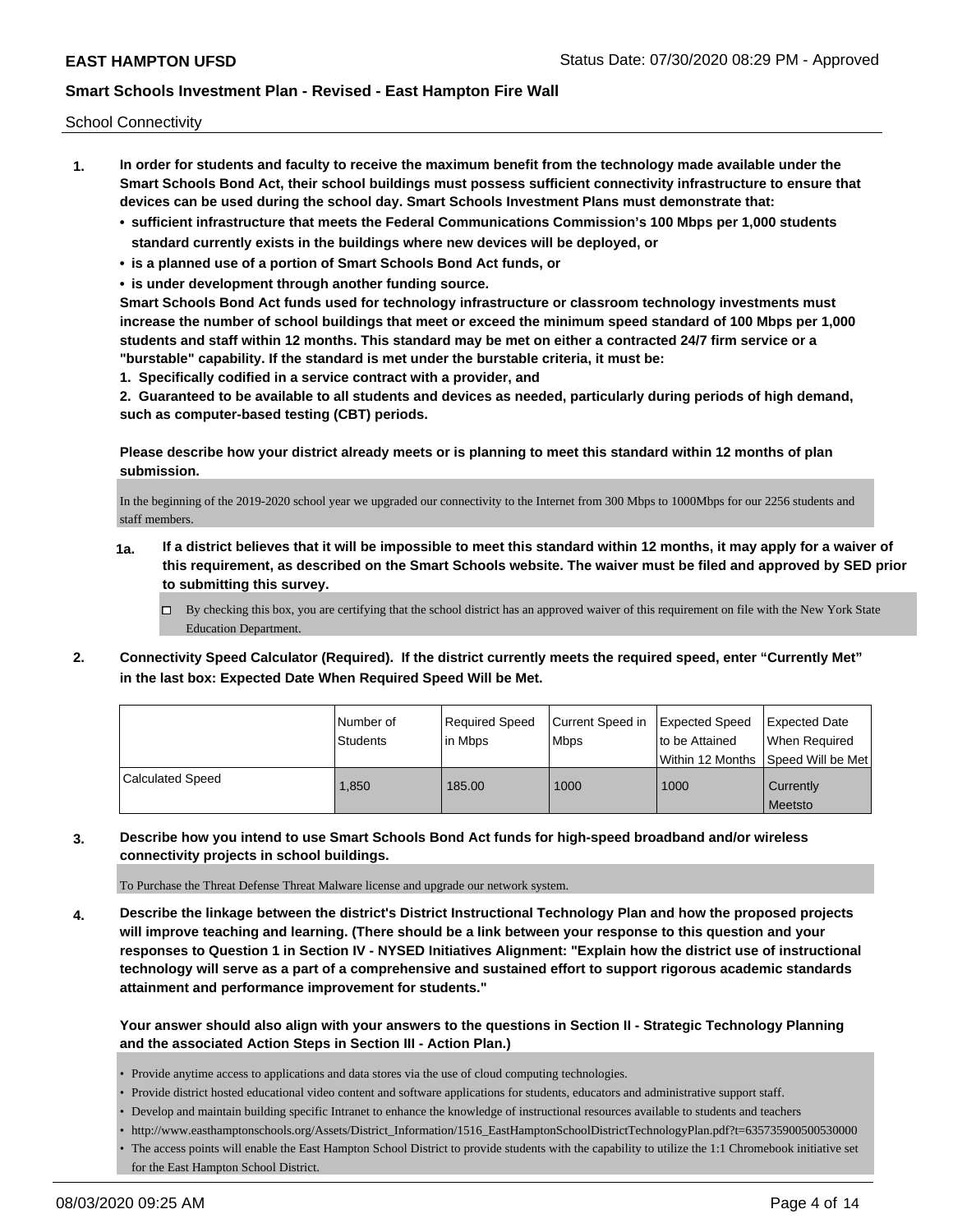School Connectivity

**5. If the district wishes to have students and staff access the Internet from wireless devices within the school building, or in close proximity to it, it must first ensure that it has a robust Wi-Fi network in place that has sufficient bandwidth to meet user demand.**

**Please describe how you have quantified this demand and how you plan to meet this demand.**

The East Hampton School District will have approximately 1500 wireless devices connecting daily. In order to meet the instructional needs, it is necessary to upgrade the wireless access points. 802.11 ac protocol which facilitators higher bandwidth speeds capable of managing more clients per access point.

**6. Smart Schools plans with any expenditures in the School Connectivity category require a project number from the Office of Facilities Planning. Districts must submit an SSBA LOI and receive project numbers prior to submitting the SSIP. As indicated on the LOI, some projects may be eligible for a streamlined review and will not require a building permit.**

**Please indicate on a separate row each project number given to you by the Office of Facilities Planning.**

| Project Number        |  |
|-----------------------|--|
| 58-03-01-02-7-999-BA1 |  |

**7. Certain high-tech security and connectivity infrastructure projects may be eligible for an expedited review process as determined by the Office of Facilities Planning.**

**Was your project deemed eligible for streamlined review?**

Yes

**7a. Districts that choose the Streamlined Review Process will be required to certify that they have reviewed all installations with their licensed architect or engineer of record and provide that person's name and license number. The licensed professional must review the products and proposed method of installation prior to implementation and review the work during and after completion in order to affirm that the work was codecompliant, if requested.**

I certify that I have reviewed all installations with a licensed architect or engineer of record.

**8. Include the name and license number of the architect or engineer of record.**

| Name       | License Number |
|------------|----------------|
| Mike Guido | 24838          |

**9. Public Expenditures – Loanable (Counts toward the nonpublic loan calculation)**

| Select the allowable expenditure type.<br>Repeat to add another item under each type. | <b>PUBLIC</b> Items to be<br>l Purchased | Quantity           | Cost Per Item    | <b>Total Cost</b> |
|---------------------------------------------------------------------------------------|------------------------------------------|--------------------|------------------|-------------------|
| (No Response)                                                                         | (No Response)                            | (No<br>l Response) | (No<br>Response) | 0.00              |
|                                                                                       |                                          | U                  | 0.00             |                   |

**10. Public Expenditures – Non-Loanable (Does not count toward nonpublic loan calculation)**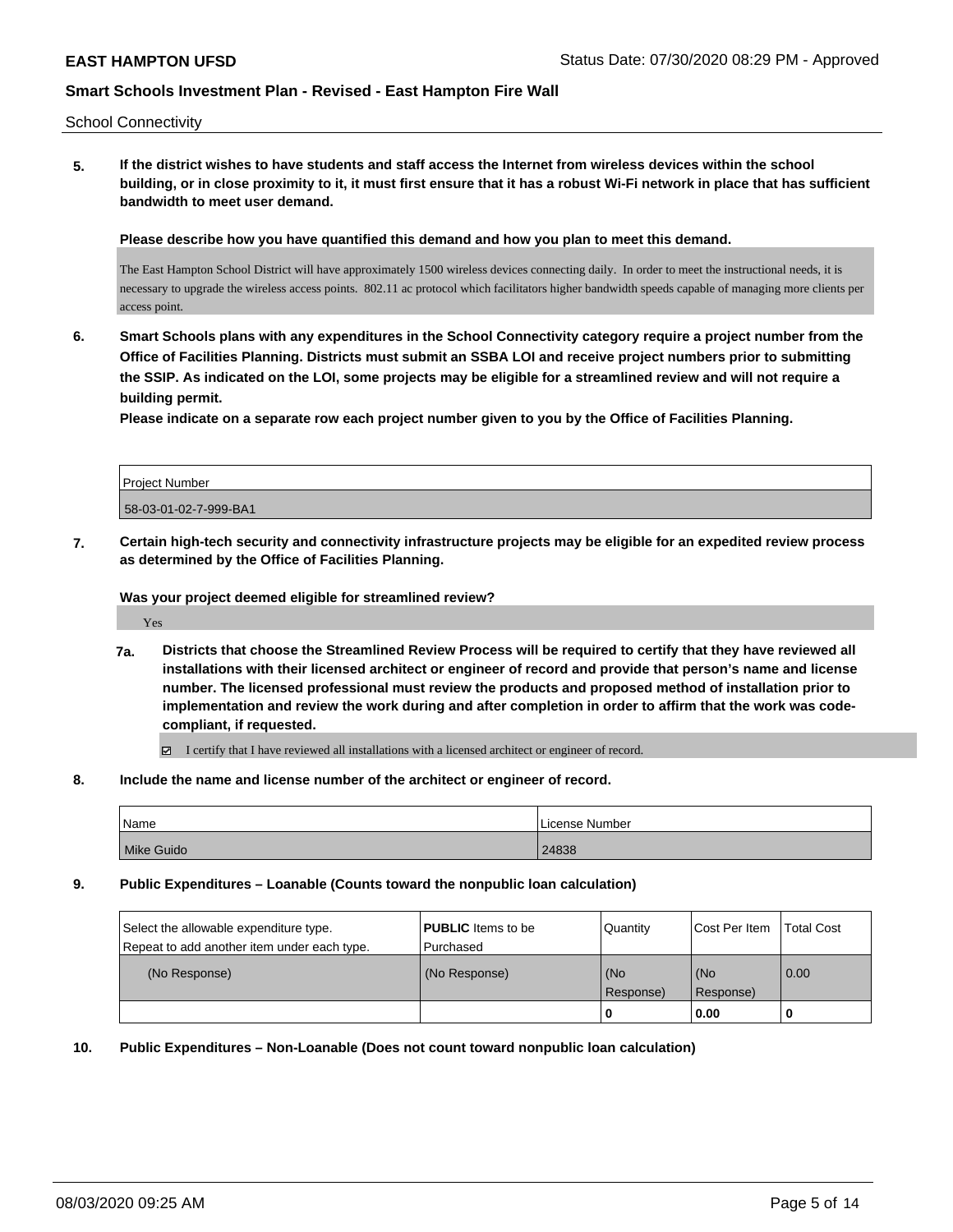School Connectivity

| Select the allowable expenditure<br>type.<br>Repeat to add another item under<br>each type. | <b>PUBLIC</b> Items to be purchased                              | Quantity | Cost per Item | <b>Total Cost</b> |
|---------------------------------------------------------------------------------------------|------------------------------------------------------------------|----------|---------------|-------------------|
| Network/Access Costs                                                                        | Cisco firepower 2130 NGFW<br>Appliance, 1U, 1 x NetMod Bay       |          | 17,697.05     | 17,697.05         |
| Network/Access Costs                                                                        | firepower 2000Series 400W AC Power<br>Supply                     | -1       | 1,605.54      | 1,605.54          |
| Network/Access Costs                                                                        | SNTC-8X5X40S Cisco firepower 2130<br>NGFW Appliance, 1U,         | 1        | 2,827.50      | 2.827.50          |
| Network/Access Costs                                                                        | Cisco FPR2130 Trheat Defence<br>Threat, Malware and URL 1 Y Subs |          | 8,568.00      | 8,568.00          |
|                                                                                             |                                                                  | 4        | 30,698.09     | 30,698            |

## **11. Final 2014-15 BEDS Enrollment to calculate Nonpublic Sharing Requirement (no changes allowed.)**

|            | <b>Public Enrollment</b> | Nonpublic Enrollment | Total Enrollment | I Nonpublic Percentage |
|------------|--------------------------|----------------------|------------------|------------------------|
| Enrollment | 1.815                    |                      | .815.00          | 0.00                   |

## **12. Total Public Budget - Loanable (Counts toward the nonpublic loan calculation)**

|                                                 | Public Allocations | <b>Estimated Nonpublic Loan</b><br>Amount | <b>Estimated Total Sub-Allocations</b> |
|-------------------------------------------------|--------------------|-------------------------------------------|----------------------------------------|
| Network/Access Costs                            | (No Response)      | 0.00                                      | 0.00                                   |
| School Internal Connections and  <br>Components | (No Response)      | 0.00                                      | 0.00                                   |
| Other                                           | (No Response)      | 0.00                                      | 0.00                                   |
| Totals:                                         | 0.00               | 0                                         |                                        |

## **13. Total Public Budget – Non-Loanable (Does not count toward the nonpublic loan calculation)**

|                                            | Sub-<br>Allocation |
|--------------------------------------------|--------------------|
| Network/Access Costs                       | 30,698.09          |
| Outside Plant Costs                        | (No Response)      |
| School Internal Connections and Components | (No Response)      |
| Professional Services                      | (No Response)      |
| Testing                                    | (No Response)      |
| <b>Other Upfront Costs</b>                 | (No Response)      |
| <b>Other Costs</b>                         | (No Response)      |
| Totals:                                    | 30,698.09          |

## **14. School Connectivity Totals**

|                             | Total Sub-Allocations |
|-----------------------------|-----------------------|
| <b>Total Loanable Items</b> | 0.00                  |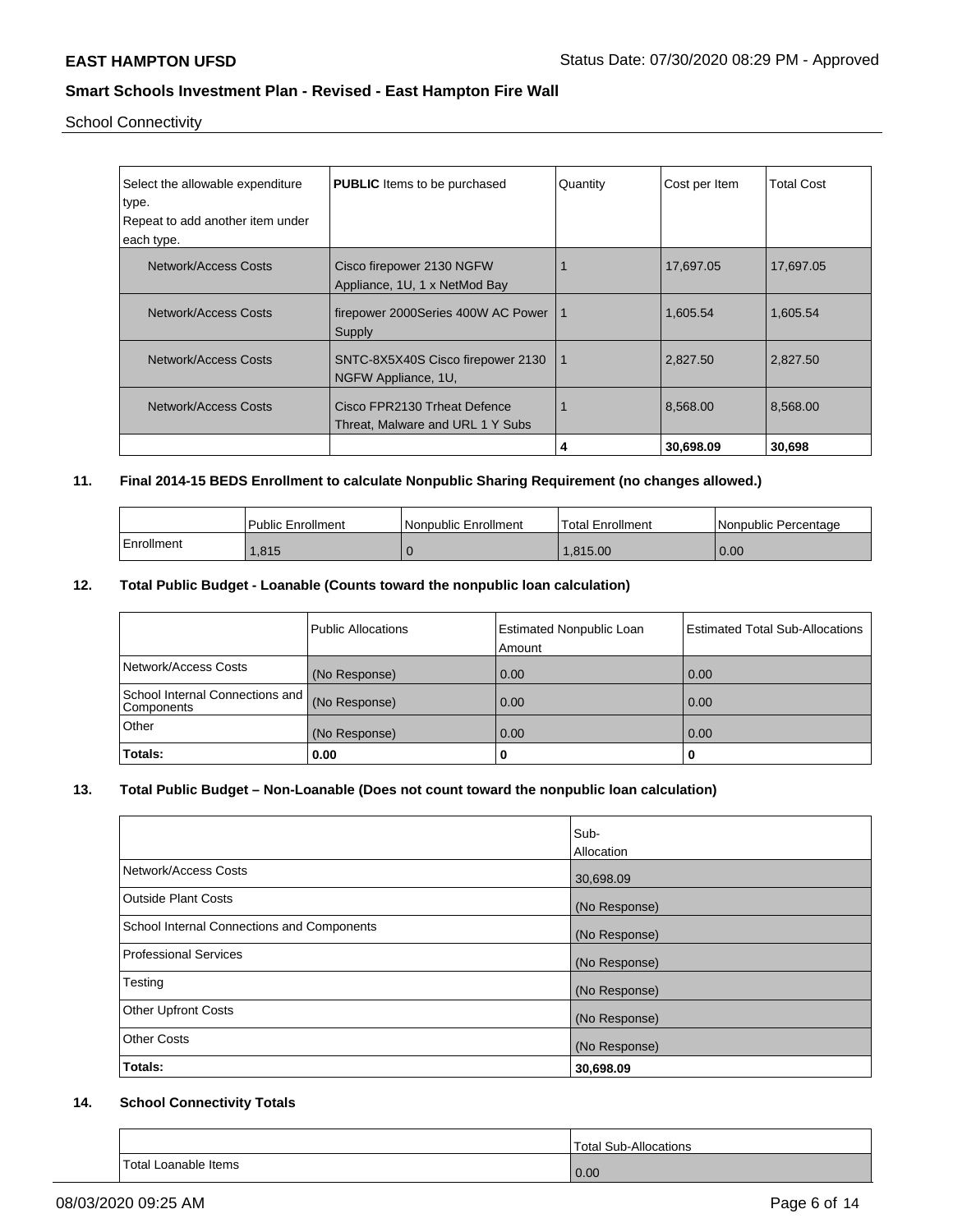School Connectivity

|                          | Total Sub-Allocations |
|--------------------------|-----------------------|
| Total Non-Ioanable Items | 30,698.09             |
| Totals:                  | 30,698                |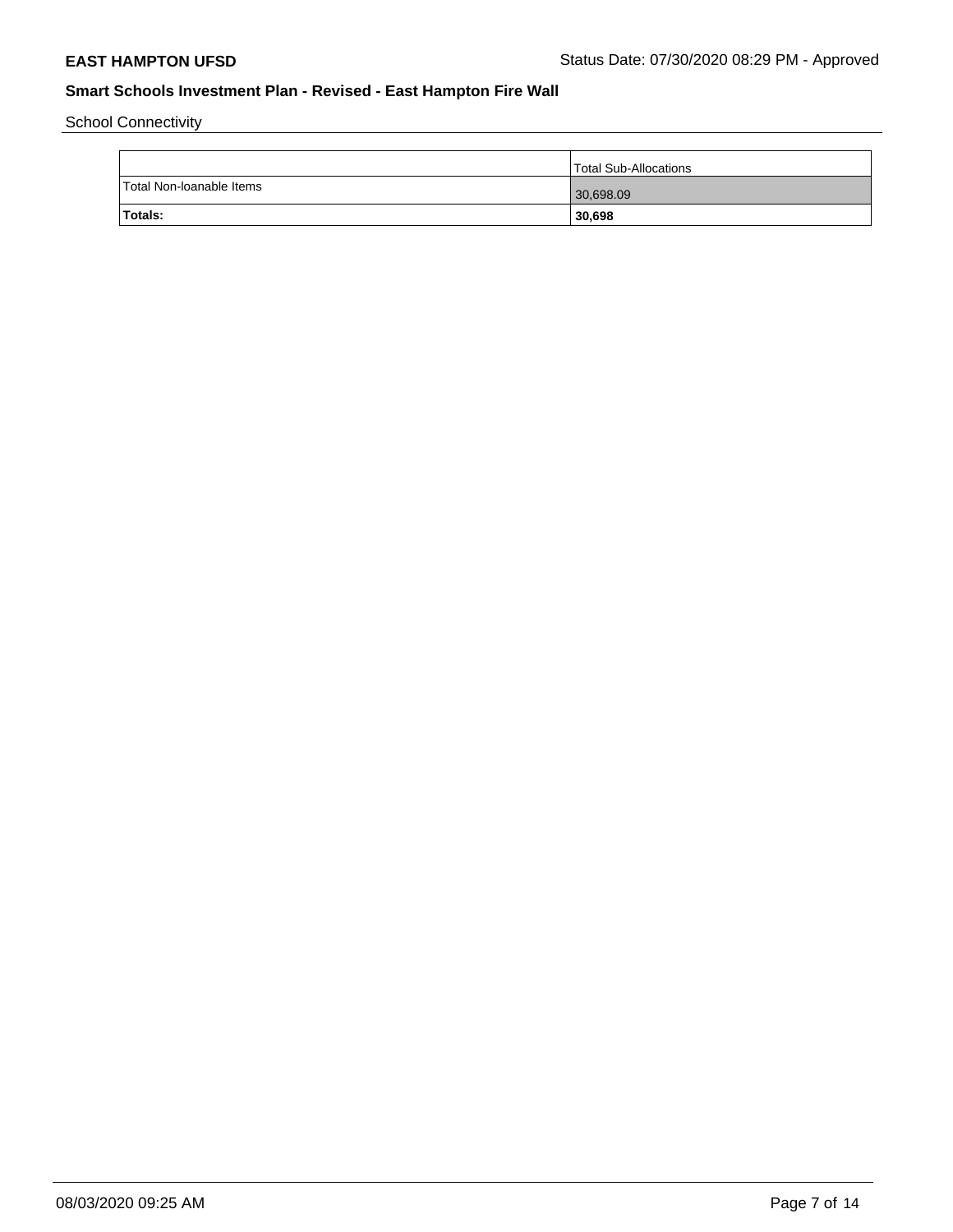Community Connectivity (Broadband and Wireless)

**1. Describe how you intend to use Smart Schools Bond Act funds for high-speed broadband and/or wireless connectivity projects in the community.**

(No Response)

**2. Please describe how the proposed project(s) will promote student achievement and increase student and/or staff access to the Internet in a manner that enhances student learning and/or instruction outside of the school day and/or school building.**

(No Response)

**3. Community connectivity projects must comply with all the necessary local building codes and regulations (building and related permits are not required prior to plan submission).**

 $\Box$  I certify that we will comply with all the necessary local building codes and regulations.

**4. Please describe the physical location of the proposed investment.**

(No Response)

**5. Please provide the initial list of partners participating in the Community Connectivity Broadband Project, along with their Federal Tax Identification (Employer Identification) number.**

| <b>Project Partners</b> | l Federal ID # |
|-------------------------|----------------|
| (No Response)           | (No Response)  |

**6. Please detail the type, quantity, per unit cost and total cost of the eligible items under each sub-category.**

| Select the allowable expenditure | Item to be purchased | Quantity      | Cost per Item | <b>Total Cost</b> |
|----------------------------------|----------------------|---------------|---------------|-------------------|
| type.                            |                      |               |               |                   |
| Repeat to add another item under |                      |               |               |                   |
| each type.                       |                      |               |               |                   |
| (No Response)                    | (No Response)        | (No Response) | (No Response) | 0.00              |
|                                  |                      | o             | 0.00          |                   |

**7. If you are submitting an allocation for Community Connectivity, complete this table.**

**Note that the calculated Total at the bottom of the table must equal the Total allocation for this category that you entered in the SSIP Overview overall budget.**

|                                    | Sub-Allocation |
|------------------------------------|----------------|
| Network/Access Costs               | (No Response)  |
| Outside Plant Costs                | (No Response)  |
| <b>Tower Costs</b>                 | (No Response)  |
| <b>Customer Premises Equipment</b> | (No Response)  |
| <b>Professional Services</b>       | (No Response)  |
| Testing                            | (No Response)  |
| <b>Other Upfront Costs</b>         | (No Response)  |
| <b>Other Costs</b>                 | (No Response)  |
| Totals:                            | 0.00           |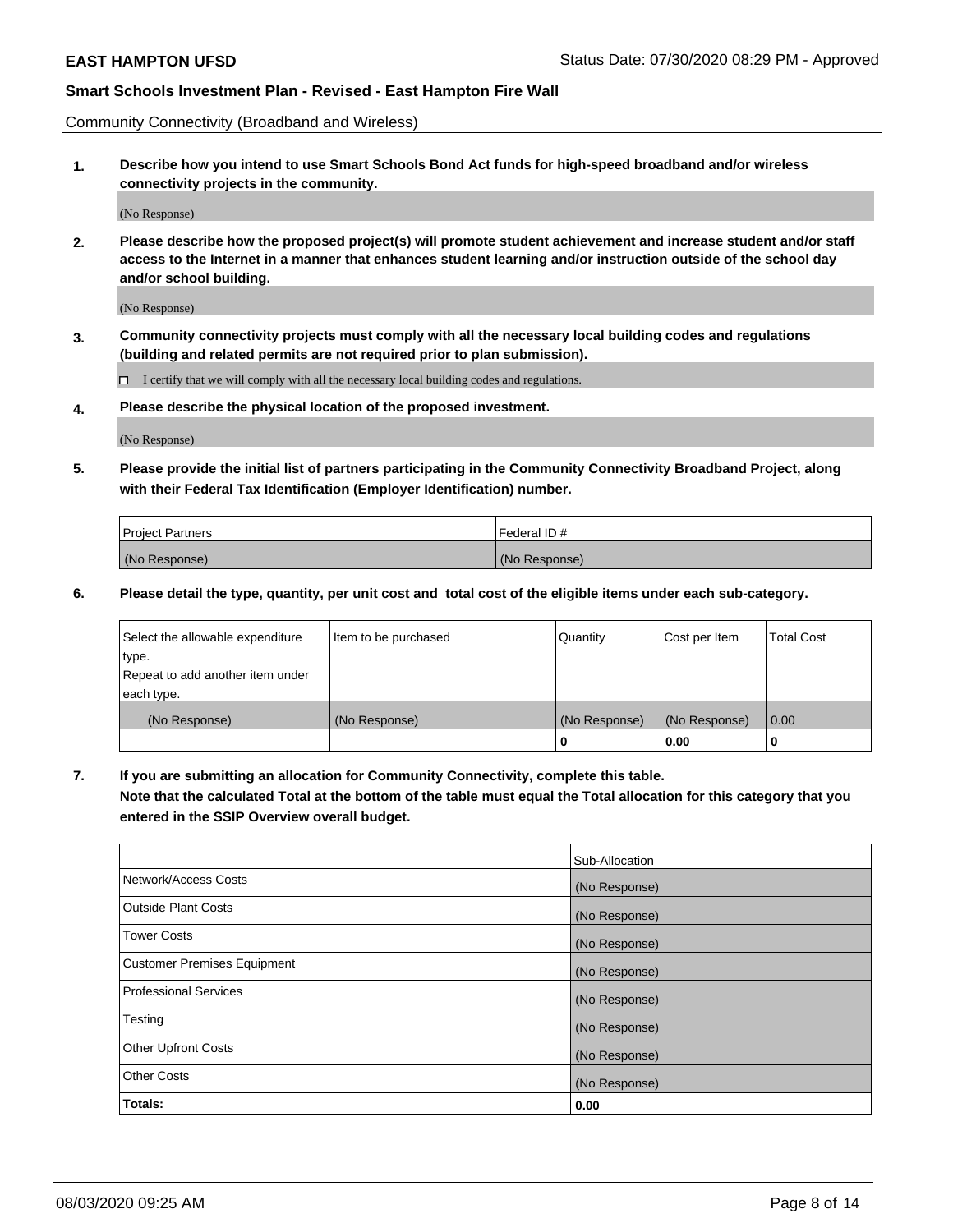### Classroom Learning Technology

**1. In order for students and faculty to receive the maximum benefit from the technology made available under the Smart Schools Bond Act, their school buildings must possess sufficient connectivity infrastructure to ensure that devices can be used during the school day. Smart Schools Investment Plans must demonstrate that sufficient infrastructure that meets the Federal Communications Commission's 100 Mbps per 1,000 students standard currently exists in the buildings where new devices will be deployed, or is a planned use of a portion of Smart Schools Bond Act funds, or is under development through another funding source. Smart Schools Bond Act funds used for technology infrastructure or classroom technology investments must increase the number of school buildings that meet or exceed the minimum speed standard of 100 Mbps per 1,000 students and staff within 12 months. This standard may be met on either a contracted 24/7 firm service or a "burstable" capability. If the standard is met under the burstable criteria, it must be:**

**1. Specifically codified in a service contract with a provider, and**

**2. Guaranteed to be available to all students and devices as needed, particularly during periods of high demand, such as computer-based testing (CBT) periods.**

**Please describe how your district already meets or is planning to meet this standard within 12 months of plan submission.**

(No Response)

- **1a. If a district believes that it will be impossible to meet this standard within 12 months, it may apply for a waiver of this requirement, as described on the Smart Schools website. The waiver must be filed and approved by SED prior to submitting this survey.**
	- By checking this box, you are certifying that the school district has an approved waiver of this requirement on file with the New York State Education Department.
- **2. Connectivity Speed Calculator (Required). If the district currently meets the required speed, enter "Currently Met" in the last box: Expected Date When Required Speed Will be Met.**

|                  | l Number of     | Required Speed | Current Speed in | <b>Expected Speed</b> | <b>Expected Date</b>                |
|------------------|-----------------|----------------|------------------|-----------------------|-------------------------------------|
|                  | <b>Students</b> | l in Mbps      | l Mbps           | to be Attained        | When Required                       |
|                  |                 |                |                  |                       | Within 12 Months  Speed Will be Met |
| Calculated Speed | (No Response)   | 0.00           | (No Response)    | l (No Response)       | (No Response)                       |

**3. If the district wishes to have students and staff access the Internet from wireless devices within the school building, or in close proximity to it, it must first ensure that it has a robust Wi-Fi network in place that has sufficient bandwidth to meet user demand.**

**Please describe how you have quantified this demand and how you plan to meet this demand.**

(No Response)

**4. All New York State public school districts are required to complete and submit an Instructional Technology Plan survey to the New York State Education Department in compliance with Section 753 of the Education Law and per Part 100.12 of the Commissioner's Regulations.**

**Districts that include educational technology purchases as part of their Smart Schools Investment Plan must have a submitted and approved Instructional Technology Plan survey on file with the New York State Education Department.**

- By checking this box, you are certifying that the school district has an approved Instructional Technology Plan survey on file with the New York State Education Department.
- **5. Describe the devices you intend to purchase and their compatibility with existing or planned platforms or systems. Specifically address the adequacy of each facility's electrical, HVAC and other infrastructure necessary to install and support the operation of the planned technology.**

(No Response)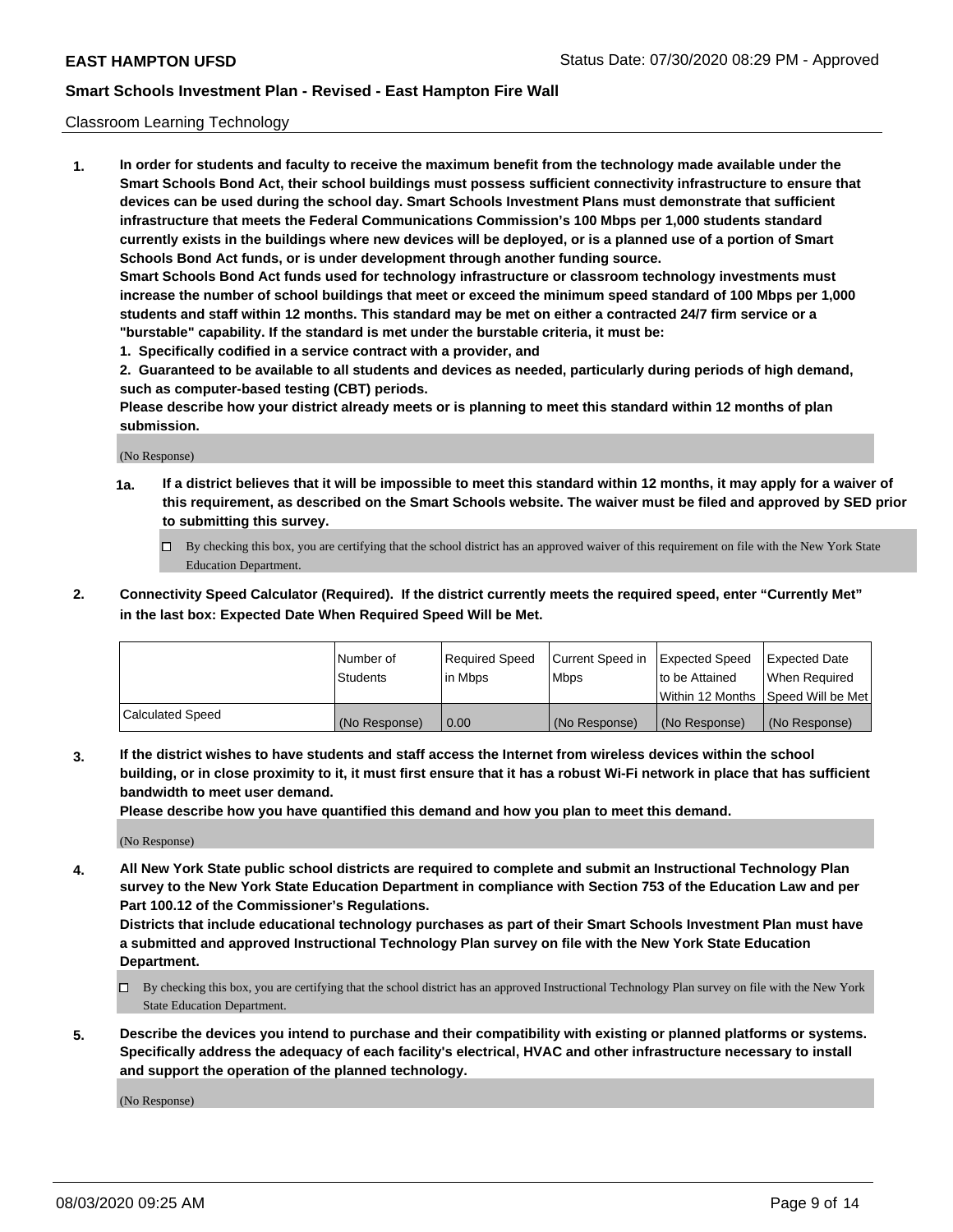#### Classroom Learning Technology

- **6. Describe how the proposed technology purchases will:**
	- **> enhance differentiated instruction;**
	- **> expand student learning inside and outside the classroom;**
	- **> benefit students with disabilities and English language learners; and**
	- **> contribute to the reduction of other learning gaps that have been identified within the district.**

**The expectation is that districts will place a priority on addressing the needs of students who struggle to succeed in a rigorous curriculum. Responses in this section should specifically address this concern and align with the district's Instructional Technology Plan (in particular Question 2 of E. Curriculum and Instruction: "Does the district's instructional technology plan address the needs of students with disabilities to ensure equitable access to instruction, materials and assessments?" and Question 3 of the same section: "Does the district's instructional technology plan address the provision of assistive technology specifically for students with disabilities to ensure access to and participation in the general curriculum?")**

**In addition, describe how the district ensures equitable access to instruction, materials and assessments and participation in the general curriculum for both SWD and English Language Learners/Multilingual Learners (ELL/MLL) students.**

(No Response)

**7. Where appropriate, describe how the proposed technology purchases will enhance ongoing communication with parents and other stakeholders and help the district facilitate technology-based regional partnerships, including distance learning and other efforts.**

(No Response)

**8. Describe the district's plan to provide professional development to ensure that administrators, teachers and staff can employ the technology purchased to enhance instruction successfully.**

**Note: This response should be aligned and expanded upon in accordance with your district's response to Question 1 of F. Professional Development of your Instructional Technology Plan: "Please provide a summary of professional development offered to teachers and staff, for the time period covered by this plan, to support technology to enhance teaching and learning. Please include topics, audience and method of delivery within your summary."**

(No Response)

- **9. Districts must contact one of the SUNY/CUNY teacher preparation programs listed on the document on the left side of the page that supplies the largest number of the district's new teachers to request advice on innovative uses and best practices at the intersection of pedagogy and educational technology.**
	- By checking this box, you certify that you have contacted the SUNY/CUNY teacher preparation program that supplies the largest number of your new teachers to request advice on these issues.
	- **9a. Please enter the name of the SUNY or CUNY Institution that you contacted.**

(No Response)

**9b. Enter the primary Institution phone number.**

(No Response)

**9c. Enter the name of the contact person with whom you consulted and/or will be collaborating with on innovative uses of technology and best practices.**

(No Response)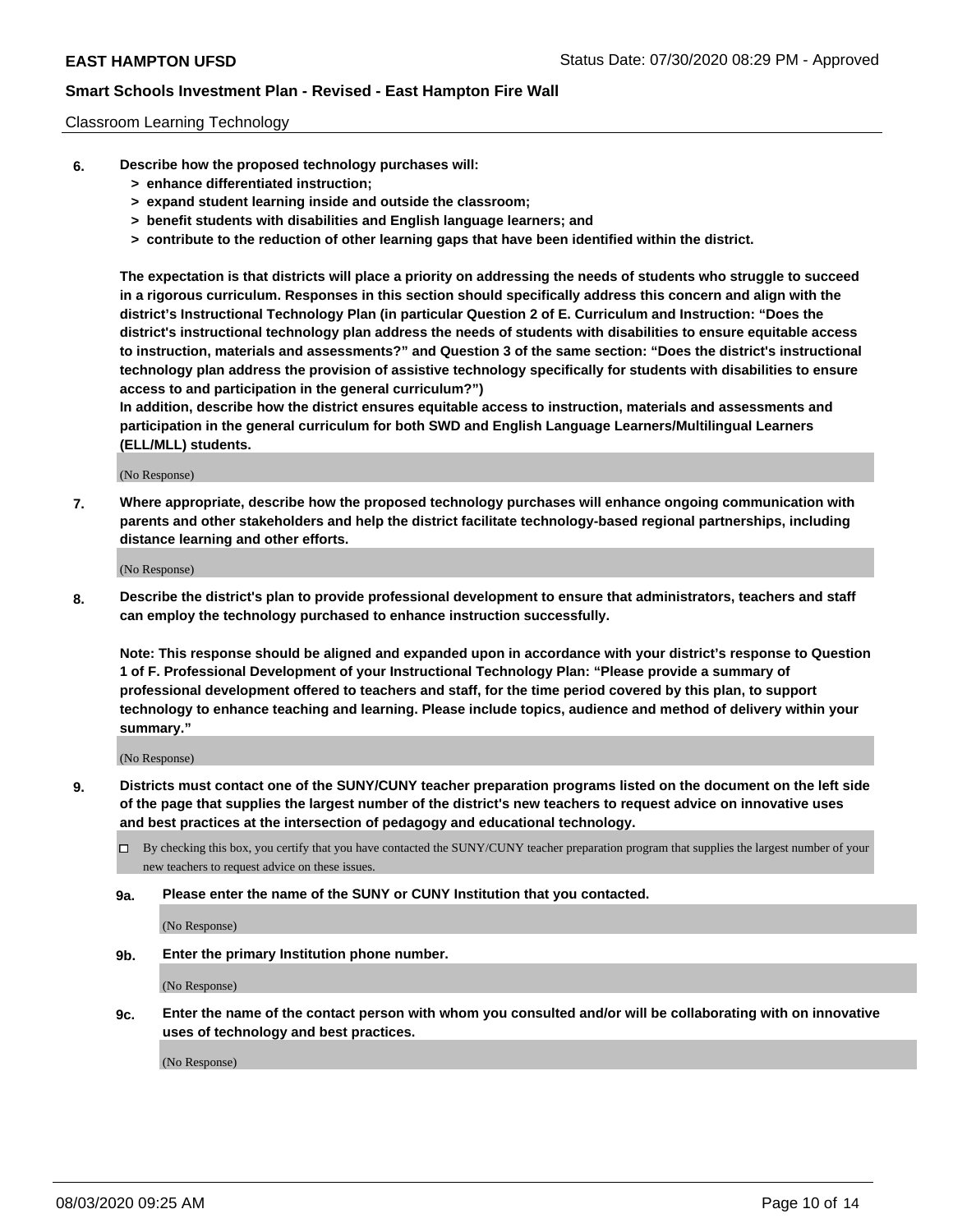#### Classroom Learning Technology

**10. To ensure the sustainability of technology purchases made with Smart Schools funds, districts must demonstrate a long-term plan to maintain and replace technology purchases supported by Smart Schools Bond Act funds. This sustainability plan shall demonstrate a district's capacity to support recurring costs of use that are ineligible for Smart Schools Bond Act funding such as device maintenance, technical support, Internet and wireless fees, maintenance of hotspots, staff professional development, building maintenance and the replacement of incidental items. Further, such a sustainability plan shall include a long-term plan for the replacement of purchased devices and equipment at the end of their useful life with other funding sources.**

 $\Box$  By checking this box, you certify that the district has a sustainability plan as described above.

**11. Districts must ensure that devices purchased with Smart Schools Bond funds will be distributed, prepared for use, maintained and supported appropriately. Districts must maintain detailed device inventories in accordance with generally accepted accounting principles.**

By checking this box, you certify that the district has a distribution and inventory management plan and system in place.

#### **12. Please detail the type, quantity, per unit cost and total cost of the eligible items under each sub-category.**

| Select the allowable expenditure<br>type.<br>Repeat to add another item under | Item to be Purchased | Quantity      | Cost per Item | <b>Total Cost</b> |
|-------------------------------------------------------------------------------|----------------------|---------------|---------------|-------------------|
| each type.<br>(No Response)                                                   | (No Response)        | (No Response) | (No Response) | 0.00              |
|                                                                               |                      | 0             | 0.00          |                   |

#### **13. Final 2014-15 BEDS Enrollment to calculate Nonpublic Sharing Requirement (no changes allowed.)**

|            | l Public Enrollment | <b>INonpublic Enrollment</b> | <b>Total Enrollment</b> | Nonpublic<br>l Percentage |
|------------|---------------------|------------------------------|-------------------------|---------------------------|
| Enrollment | 1.815               |                              | 1.815.00                | 0.00                      |

## **14. If you are submitting an allocation for Classroom Learning Technology complete this table.**

|                         | Public School Sub-Allocation | <b>Estimated Nonpublic Loan</b><br>Amount<br>(Based on Percentage Above) | Estimated Total Public and<br>Nonpublic Sub-Allocation |
|-------------------------|------------------------------|--------------------------------------------------------------------------|--------------------------------------------------------|
| Interactive Whiteboards | (No Response)                | 0.00                                                                     | 0.00                                                   |
| Computer Servers        | (No Response)                | 0.00                                                                     | 0.00                                                   |
| Desktop Computers       | (No Response)                | 0.00                                                                     | 0.00                                                   |
| <b>Laptop Computers</b> | (No Response)                | 0.00                                                                     | 0.00                                                   |
| <b>Tablet Computers</b> | (No Response)                | 0.00                                                                     | 0.00                                                   |
| Other Costs             | (No Response)                | 0.00                                                                     | 0.00                                                   |
| Totals:                 | 0.00                         | 0                                                                        | 0                                                      |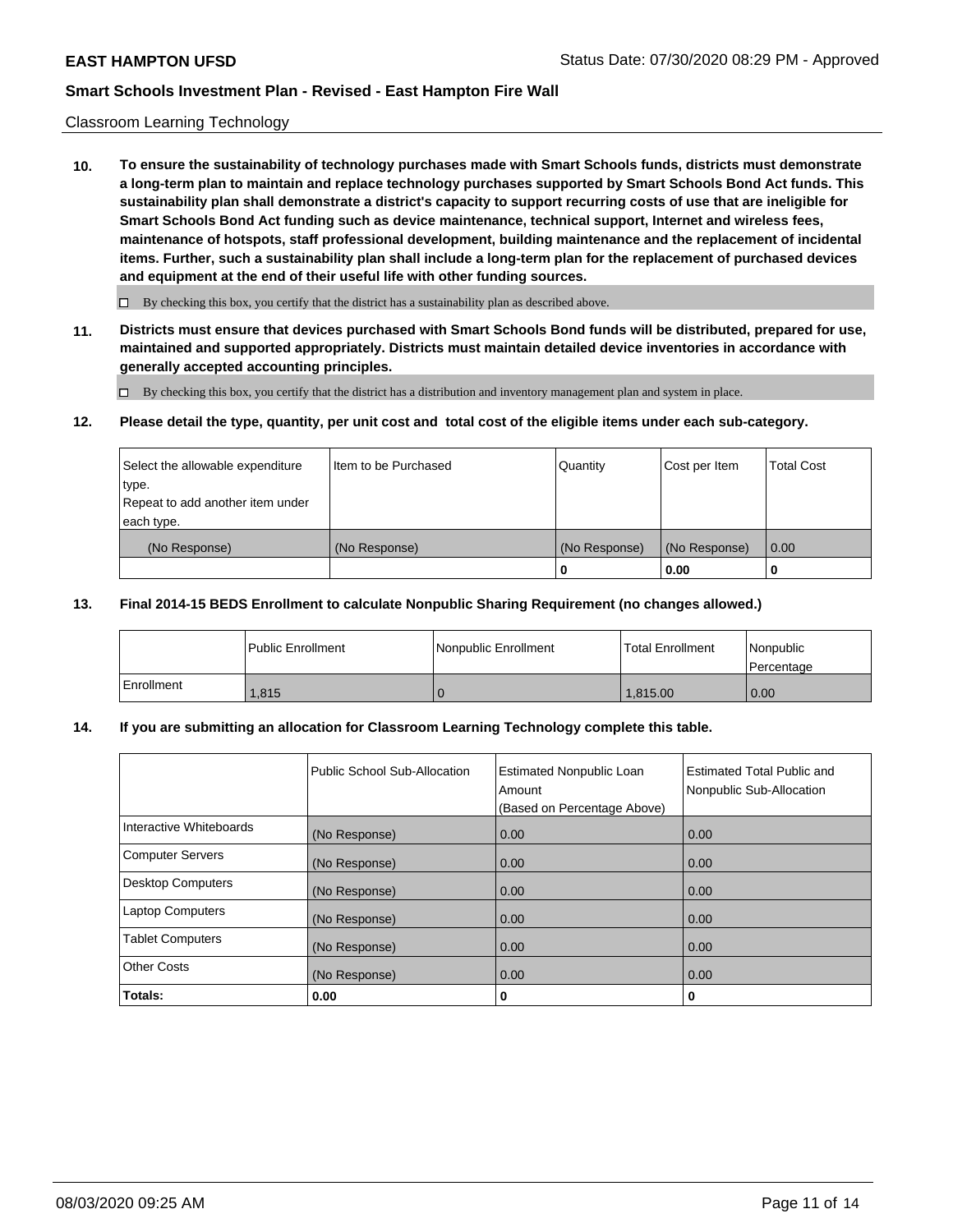#### Pre-Kindergarten Classrooms

**1. Provide information regarding how and where the district is currently serving pre-kindergarten students and justify the need for additional space with enrollment projections over 3 years.**

(No Response)

- **2. Describe the district's plan to construct, enhance or modernize education facilities to accommodate prekindergarten programs. Such plans must include:**
	- **Specific descriptions of what the district intends to do to each space;**
	- **An affirmation that new pre-kindergarten classrooms will contain a minimum of 900 square feet per classroom;**
	- **The number of classrooms involved;**
	- **The approximate construction costs per classroom; and**
	- **Confirmation that the space is district-owned or has a long-term lease that exceeds the probable useful life of the improvements.**

(No Response)

**3. Smart Schools Bond Act funds may only be used for capital construction costs. Describe the type and amount of additional funds that will be required to support ineligible ongoing costs (e.g. instruction, supplies) associated with any additional pre-kindergarten classrooms that the district plans to add.**

(No Response)

**4. All plans and specifications for the erection, repair, enlargement or remodeling of school buildings in any public school district in the State must be reviewed and approved by the Commissioner. Districts that plan capital projects using their Smart Schools Bond Act funds will undergo a Preliminary Review Process by the Office of Facilities Planning.**

**Please indicate on a separate row each project number given to you by the Office of Facilities Planning.**

| Project Number |  |
|----------------|--|
| (No Response)  |  |
|                |  |

**5. Please detail the type, quantity, per unit cost and total cost of the eligible items under each sub-category.**

| Select the allowable expenditure | Item to be purchased | Quantity      | Cost per Item | <b>Total Cost</b> |
|----------------------------------|----------------------|---------------|---------------|-------------------|
| type.                            |                      |               |               |                   |
| Repeat to add another item under |                      |               |               |                   |
| each type.                       |                      |               |               |                   |
| (No Response)                    | (No Response)        | (No Response) | (No Response) | 0.00              |
|                                  |                      | υ             | 0.00          |                   |

**6. If you have made an allocation for Pre-Kindergarten Classrooms, complete this table. Note that the calculated Total at the bottom of the table must equal the Total allocation for this category that you entered in the SSIP Overview overall budget.**

|                                          | Sub-Allocation |
|------------------------------------------|----------------|
| Construct Pre-K Classrooms               | (No Response)  |
| Enhance/Modernize Educational Facilities | (No Response)  |
| <b>Other Costs</b>                       | (No Response)  |
| Totals:                                  | 0.00           |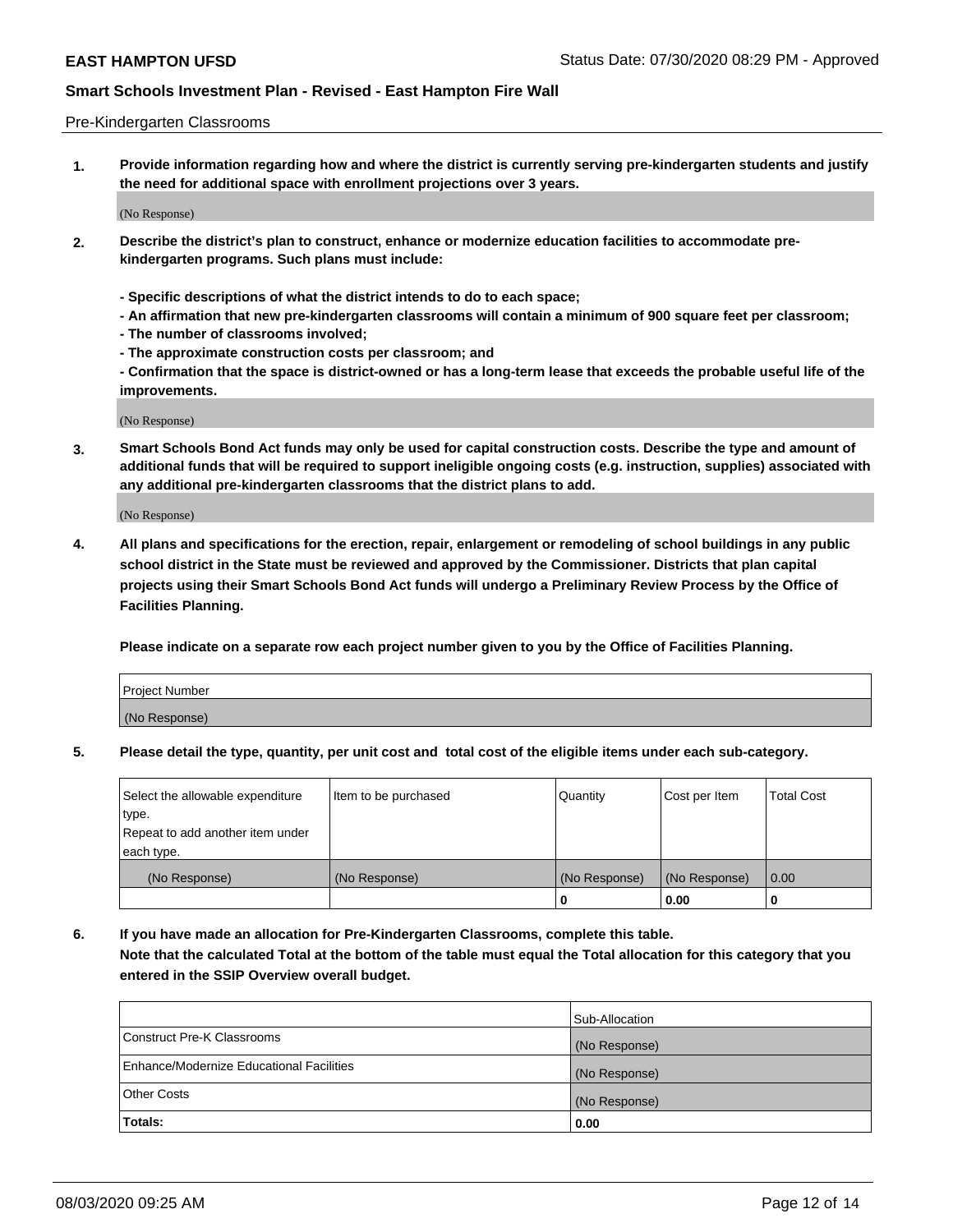Replace Transportable Classrooms

**1. Describe the district's plan to construct, enhance or modernize education facilities to provide high-quality instructional space by replacing transportable classrooms.**

(No Response)

**2. All plans and specifications for the erection, repair, enlargement or remodeling of school buildings in any public school district in the State must be reviewed and approved by the Commissioner. Districts that plan capital projects using their Smart Schools Bond Act funds will undergo a Preliminary Review Process by the Office of Facilities Planning.**

**Please indicate on a separate row each project number given to you by the Office of Facilities Planning.**

| Project Number |  |
|----------------|--|
|                |  |
|                |  |
|                |  |
| (No Response)  |  |
|                |  |
|                |  |

**3. For large projects that seek to blend Smart Schools Bond Act dollars with other funds, please note that Smart Schools Bond Act funds can be allocated on a pro rata basis depending on the number of new classrooms built that directly replace transportable classroom units.**

**If a district seeks to blend Smart Schools Bond Act dollars with other funds describe below what other funds are being used and what portion of the money will be Smart Schools Bond Act funds.**

(No Response)

**4. Please detail the type, quantity, per unit cost and total cost of the eligible items under each sub-category.**

| Select the allowable expenditure | Item to be purchased | Quantity      | Cost per Item | Total Cost |
|----------------------------------|----------------------|---------------|---------------|------------|
| ∣type.                           |                      |               |               |            |
| Repeat to add another item under |                      |               |               |            |
| each type.                       |                      |               |               |            |
| (No Response)                    | (No Response)        | (No Response) | (No Response) | 0.00       |
|                                  |                      | u             | 0.00          |            |

**5. If you have made an allocation for Replace Transportable Classrooms, complete this table. Note that the calculated Total at the bottom of the table must equal the Total allocation for this category that you entered in the SSIP Overview overall budget.**

|                                                | Sub-Allocation |
|------------------------------------------------|----------------|
| Construct New Instructional Space              | (No Response)  |
| Enhance/Modernize Existing Instructional Space | (No Response)  |
| <b>Other Costs</b>                             | (No Response)  |
| Totals:                                        | 0.00           |